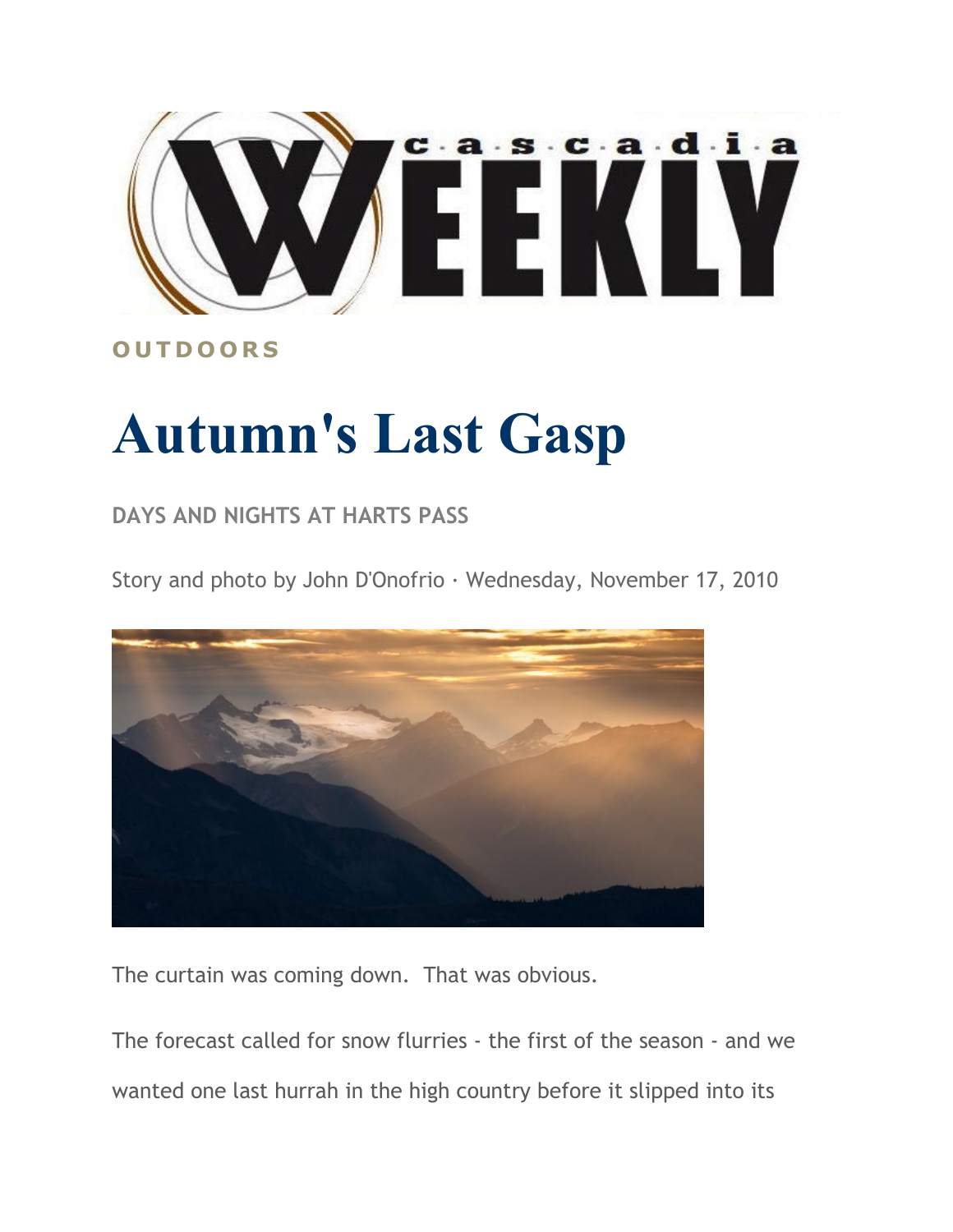winter cloak of white. We headed for Hart's Pass on the east side of the mountains, a strategic decision made to try to capture whatever late autumn sunshine might still be available.

Harts Pass is a favorite destination when the weather on this side of the range is questionable, often offering sunshine when the western slopes are submerged in clouds. It's also the highest point in the state accessible by automobile, affording instant access to the alpine.

We arrived in late afternoon and sure enough, the sun was shining – although a dense wall of grey was moving towards us across the Cascade crest. There was no mistaking the willowy smell of winter in the air. We drove to the end of the road and parked by the gate near the top of Slate Peak and continued on foot to the lookout perched on the top.

The top of Slate Peak is parking lot-level. In fact, it was literally flattened by the military in the late 50's to facilitate the construction of a radar station, which as part of the DEW (Distant Early Warning) system was abandoned before it was completed and never used. Your tax dollars at work.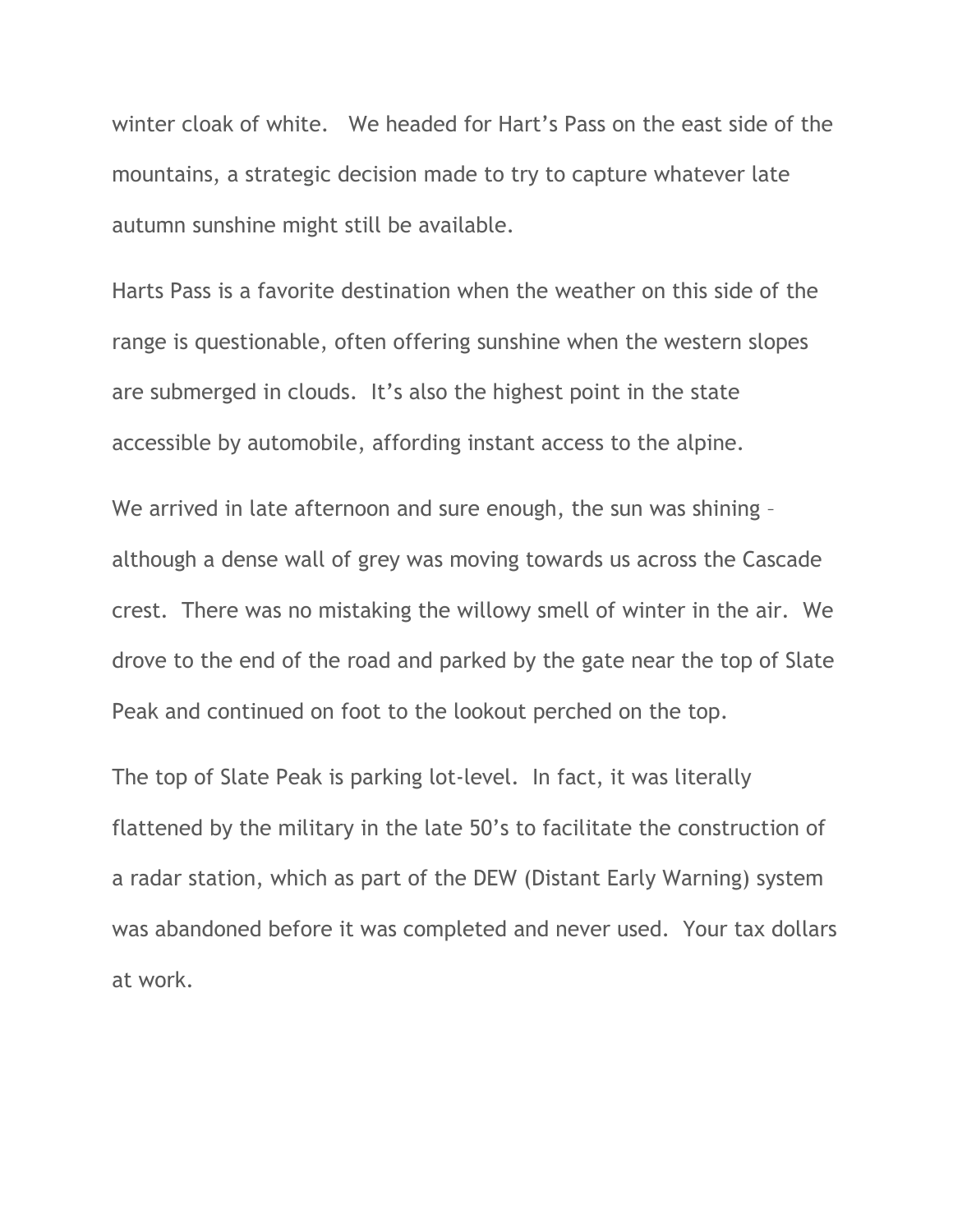We had Slate Peak to ourselves and spent some time admiring the surrounding parklands and savoring the fresh, cold wind. The last light of day touched the desolate peaks one at a time, like organ music.

We made camp below in the Meadow camp, a strangely beautiful place. Gutted by a forest fire in 2003, the meadows are coming back and the ghostly limb-less trees provide an unusual – and for me at least, beguiling – ambiance. Tonight, it's wide open to the moon.

By morning, a whisper of snow began to fall, making telltale little muffled sounds on the roof of the tent. We emerged amongst the spectral burned-out tree skeletons in a strange, watery light.

By the time we headed back up Slate Peak the snow had stopped, and the skies were a mixture of roiling clouds and fleeting patches of effervescent blue. The autumn sun shined through these gaps like a roving spotlight, highlighting small scenes of wonder amongst the vast mountain tableau. The wind was insistent and cold, blowing across from the cloud-hidden glaciers of the crest.

The north-facing ridges were all dusted with white striations of new snow, winter's foot in the door. Great cloud shadows danced below us in